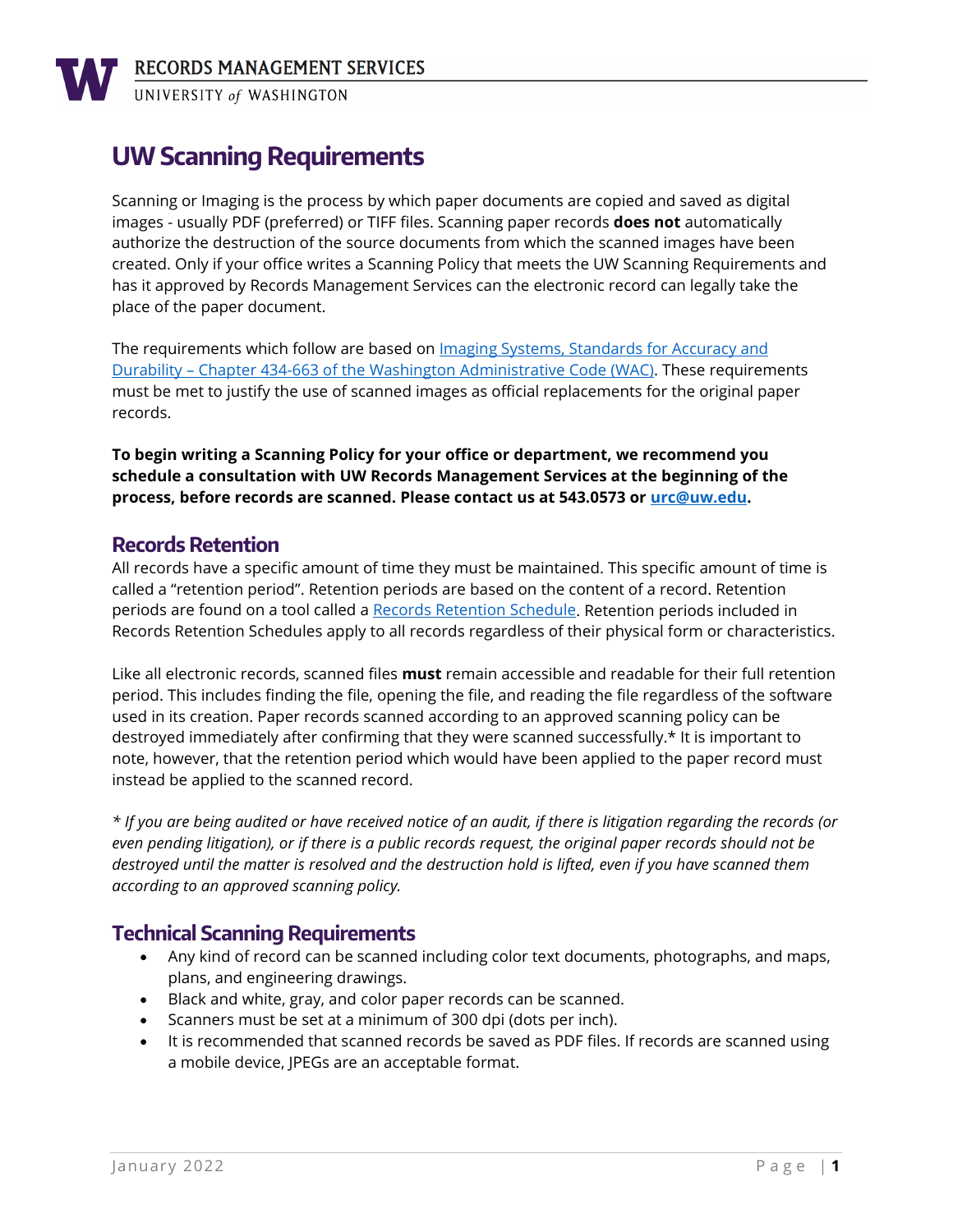

# **Quality Control**

- Scanned document images must be inspected visually to ensure they are complete (the entire document has been captured), clear, and easily read.
- The number of original paper pages must be compared to the number of scanned pages to ensure that every page was scanned.
- It is highly recommended that each scanned record be visually inspected to ensure that the image is complete, clear, and usable. If necessary scanned records should be compared to the original paper document to ensure accuracy.
- At a minimum, high volumes of scanned documents can be reviewed in batches through a process called Sampling. When employing sampling, every tenth document is visually reviewed to ensure the scanning quality is consistent and the images are clear and usable.

#### Image Enhancement

There are times when there is a problem with the final scanned image that makes it difficult to read and less than usable. If the scanned document is to replace the original paper record these common problems must be corrected:

- Speckles or spots on the scanned image: clean the glass on the scanner and rescan the paper.
- Skewed images that are not properly aligned: rescan the paper so that the image appears straight. All portrait orientation pages should be rotated to read from left to right. All landscape orientation pages should be rotated with the top of the page facing the left.
- Only part of the document is captured by the scanner: rescan the paper so that it is properly aligned and the entire page is included in the scanned image.
- The scanned record is of poor quality and is not clearly readable: reset the dpi (dots per inch) setting on the scanner to a setting higher than 300 dpi and scan again. Keep increasing the dpi until the record is as readable as possible.
- Sometimes the condition of the original paper record precludes a good quality scanned image from being produced. In these cases it is necessary to document the problem to avoid future confusion over the poor quality of the scanned image. There are several different ways this can be accomplished:
	- o Keep the paper copy of the records that did not scan well; or
	- o Tag the image in metadata as "best scan possible" (Use Acrobat Pro "Additional Metadata" in the Document Properties description tab); or
	- o When indexing/naming the document include, "best scan possible".

# **Managing Scanned Records**

### Organizing and Filing Scanned Records

The strategy which will allow scanned records to be identified for destruction at the end of their retention period must be determined at the beginning of the scanning process. The strategy begins with how the scanned records will be filed.

Scanned records can be saved to a file/directory based system like a networked drive or similar storage location (e.g. I-drive), or scanned records can be saved to a database, or in a document/content management system. Scanned records should not be saved to thumb drives or to the hard drive (e.g. C-drive) on a personal computer.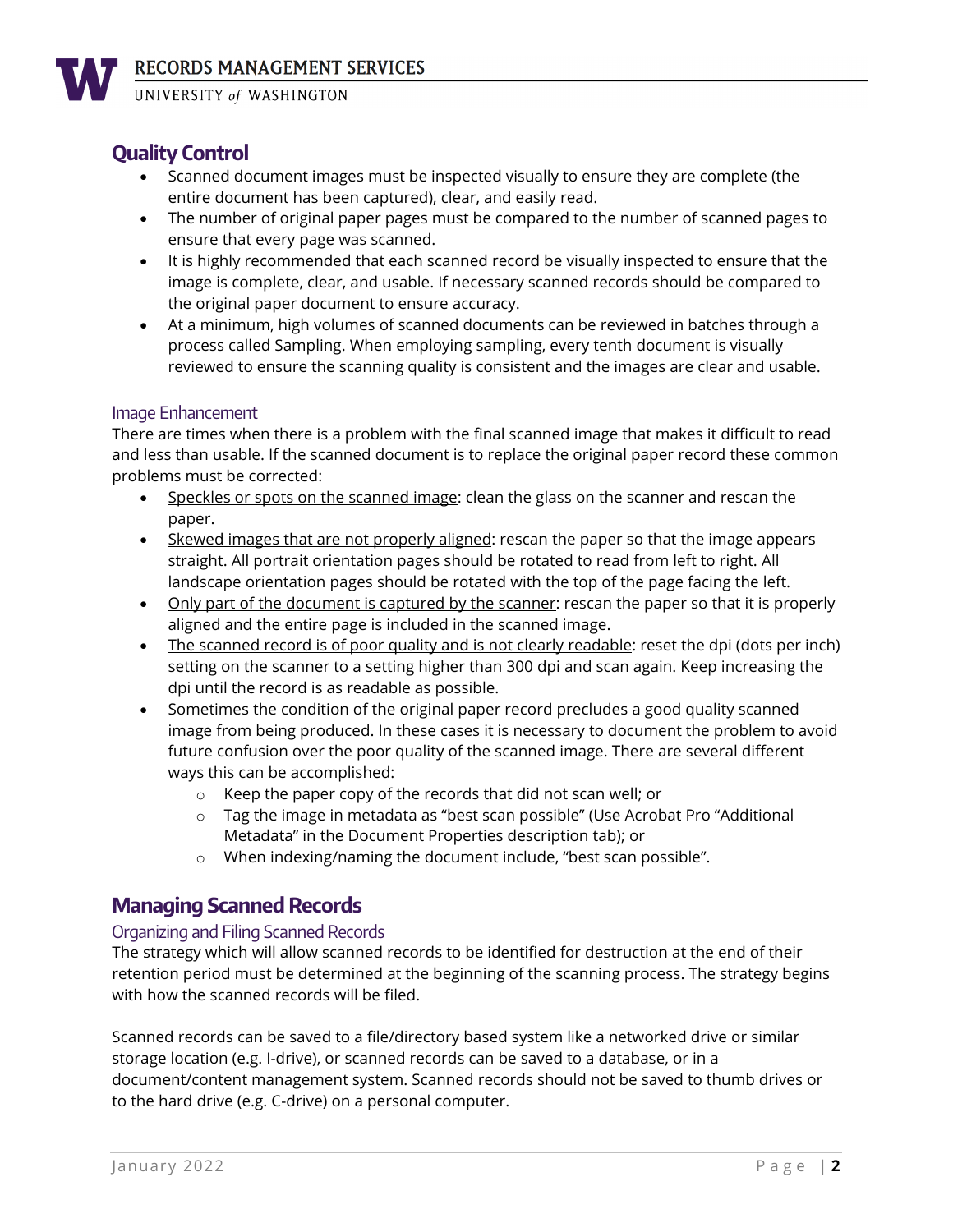RECORDS MANAGEMENT SERVICES

UNIVERSITY of WASHINGTON

#### Networked Drive or Storage Location

While a networked drive or storage location (e.g. I-drive) is not a preferred method for saving (individually or collectively) large amounts of scanned records, it can be useful for saving basic business records like receipts, meeting minutes, and timesheets.

If saving to a networked storage location (e.g. I-drive):

- Establish a file plan/structure for the drive/directory that will hold the incoming records. Know how much information is coming in and plan for how much additional information will be stored over time.
- Save individual documents to folders. Include the year the records were either created or received in the folder title.
- Consider using or including the formal record series title as found on a UW records retention schedule in the folder title.
- Consider using Acrobat Pro "Additional Metadata" in the Document Properties description tab to create background information on the document.

#### Databases and Document/Content Management Systems

Because of the amount of metadata that can be stored with the image, a database or document/content management system is the preferred method for saving large quantities of scanned records as well as records which are frequently searched.

If saving to a database:

- Configure the database or system so that records with the same retention are mapped.
- Include identifying retention information in the metadata of the record.
- Know how often the data will be searched and what criteria will be used. The criteria used for searching data will form the basis for metadata tags.

Suggested metadata tags for an image include:

- Original Document Date
- Document Type
- Cut-Off /Expiration Date (the date that triggers the count down on the retention period)
- Retention Period
- Keywords
- Index ID information (student number, budget number, EID, subject identifier, etc)
- "Best Scan Possible"

#### Modifying Scanned Records

It is important to ensure that the original content of a scanned record is **not altered or modified**  once it has been finalized. Scanned records should be "read only" to ensure that there is no improper alteration or modification.

However, many times it is useful to add a note on a PDF using a text box. This is not considered a modification of the scanned record and is an acceptable and practical way to make notes on an electronic record.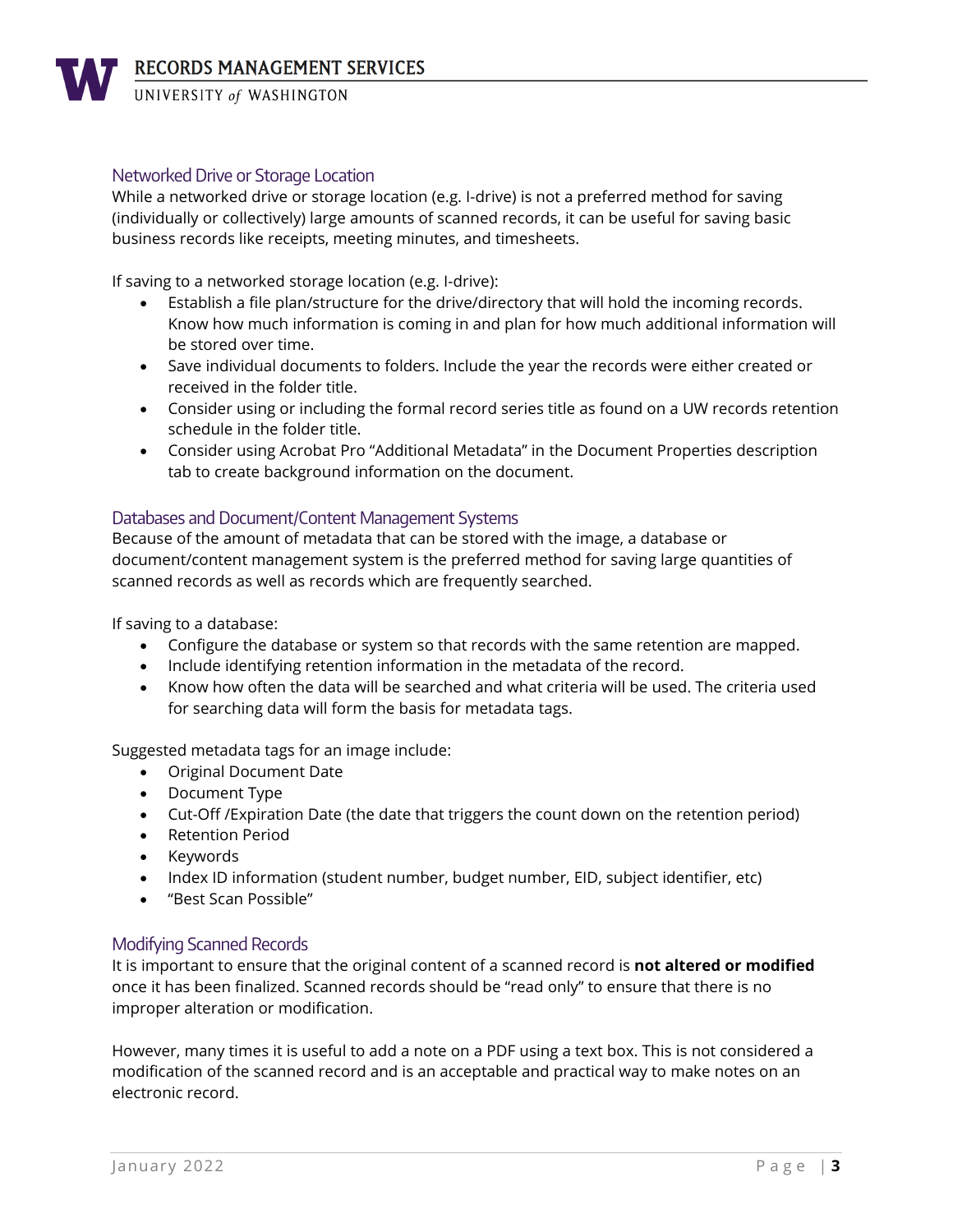RECORDS MANAGEMENT SERVICES

UNIVERSITY of WASHINGTON

# **Migration and Preservation Strategies**

Archival records and records with a retention period of greater than 6 years require a migration and preservation strategy before the original paper documents can be destroyed. This is to ensure the scanned records can be opened and read (remains accessible and readable) for their full retention period. As hardware becomes obsolete and software is replaced by more current versions this can be very difficult to accomplish for records that are considered archival (permanent) or have very long retention periods.

The following steps must be taken when scanning an archival record or records with a retention period of more than 6 years:

- When scanning archival or potentially archival records, the most basic option for preservation is to create microfilm of the scanned records. If produced correctly, microfilm is a proven extremely long term stable option for preservation; or
- Original paper records designated as "**Archival**" on a records retention schedule must be transferred to the University Archives. Contact John Bolcer, University Archivist, for transfer procedures a[t jdbolcer@uw.edu.](mailto:jdbolcer@uw.edu)
- When scanning records designated as "**Potentially Archival**" on a records retention schedule, contact John Bolcer, University Archivist, to discuss whether the original paper records should be destroyed or transferred to the University Archives.
- When maintaining records with a records retention period of more than 6 years, additional consideration must be applied to the constraints of the system in which they are saved. Anytime newer technologies are implemented (hardware or software) or legacy systems are retired, any electronic records that have not yet exceeded their retention requirements must be migrated to the new platform. New versions of the software cannot be skipped.

#### Disaster Preparedness and Backups

Scanned records must be backed up to ensure that, regardless of any damage they may sustain for any reason, they remain accessible and readable for their full retention period. The following steps must be taken to ensure adequate back-up of scanned records:

- Back-ups must be part of a routine maintenance program for all electronic records.
- If a specific proprietary software application is being used, back-ups must include architecture as well as content.
- Back-ups should be stored in a location that is more than 15 miles from the source, and in a secure environment suitable for data media storage.

Note: A back-up is considered a duplicate record. It should not be retained longer than is necessary to ensure restoration after a disaster or crash. The copy of the record that resides on a back-up tape is subject to audit, litigation, and public records requests as long as the back-up exists. Therefore, it should never be retained longer than the retention period of the records it contains.

### **Minimum Security Standards**

All University computers and computing devices must be properly managed and protected from intrusion and misuse by unauthorized entities. The following steps must be taken to ensure the security of the records in individual office as well as the computer networks at the UW: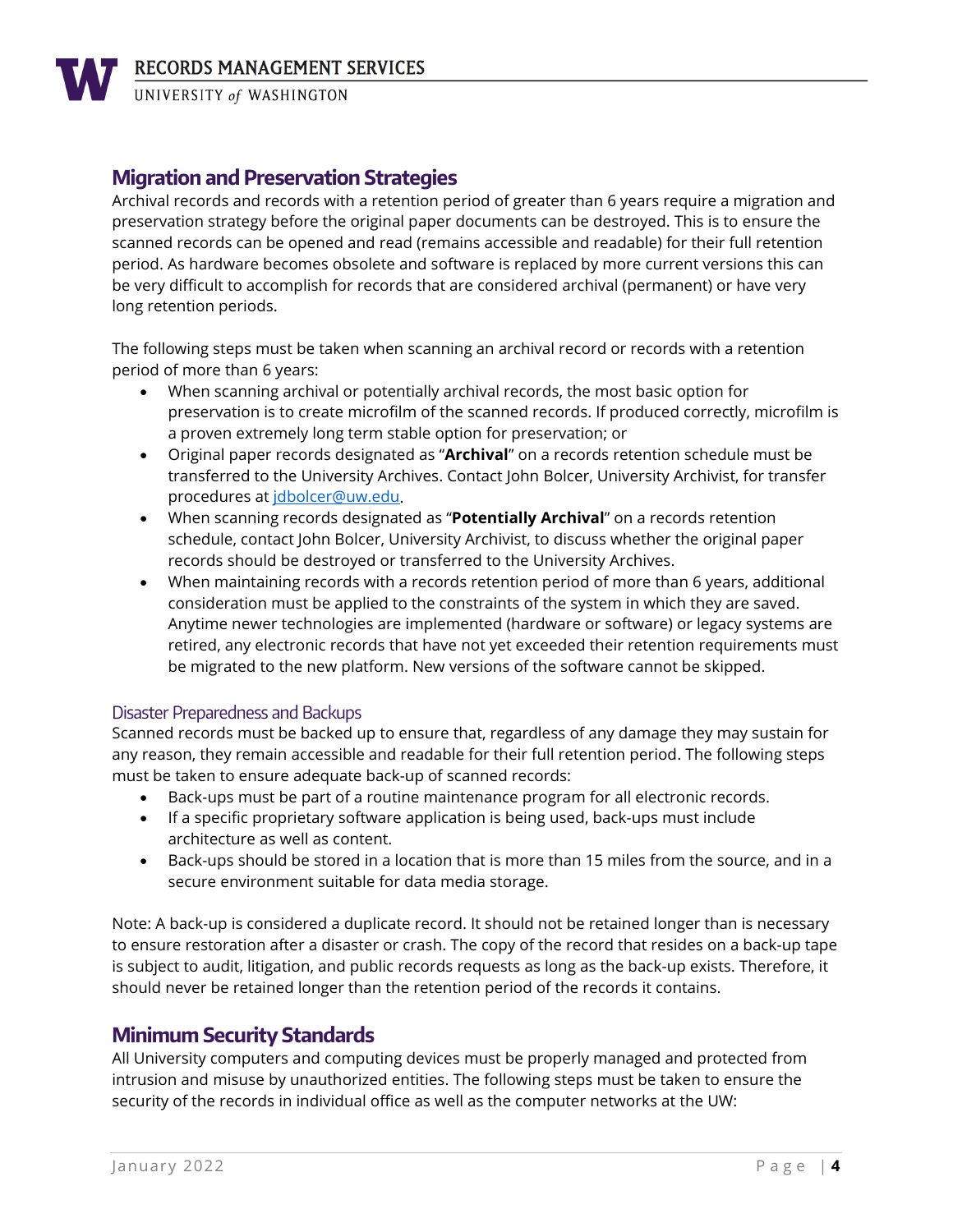# RECORDS MANAGEMENT SERVICES

UNIVERSITY of WASHINGTON

- System access accounts for users must be based on a unique identifier (login).
- No shared account is allowed except as authorized by the system owner or operator and where appropriate accountability can be maintained.
- Users' system access should be based on the principle of least privilege and the principle of separation of duties.
- All vendor issued patches for software or operating systems must be applied in a timely manner to prevent the systems from being compromised and/or causing disruptions of network services and/or other systems.
- Externally accessible systems must install antivirus software and maintain procedures for regular signature updates.
- Vendor software and systems are required to have the capability to log basic information about user access activity, system changes, and events for the possible creation of historical logs and access violation reports. Logs must be monitored for intrusions or attempts at unauthorized access.
- Vendor software and systems must maintain a functioning and accurate system clock, since it is a critical element for the computer forensics and system logs that are essential for successful investigations in case of a breach of security.
- When an employee separates, their immediate manager is responsible for notifying all system owners and operators, or the designated system administrator handling the computer or communications accounts, to close all related accounts and remove all access capabilities related to the separated employee.
- A growing number of office machines, such as printers, copiers, and fax machines, are now network-connectable. These devices may retain copies of documents that have been scanned or copied on them. In most cases it is possible to configure these devices to automatically delete stored information. We highly recommend implementing automatic deletion, if practicable.
- If the documents to be scanned contain UW Confidential data, additional security controls might be necessary. Organizations should contact the UW Privacy Office for advice.
- Potential incidents of security breaches should immediately be reported:
	- o Potential incidents involving national security information or national security systems must be reported only to the University Facility Security Officer.
	- o Potential incidents involving protected health information must be reported to the appropriate jurisdiction, either UW Medicine Compliance or for clinics that are not part of UW Medicine, to the Executive Director of Health Sciences Administration.
	- $\circ$  Potential incidents unrelated to national security information, national security systems, or protected health information must be reported to the Office of the University Chief Information Security Officer (CISO) and the Privacy Office.

# **Implementing Destruction**

It is extremely important to ensure that scanned records are not destroyed before the end of their retention period. The following strategies must be incorporated into scanning procedures to ensure records are deleted/purged in accordance with approved records retention schedules:

- Ability to delete files is restricted to authorized users only.
- Files are not deleted without first being subject to an approval process.
- Approval to delete files is restricted to authorized individual(s).